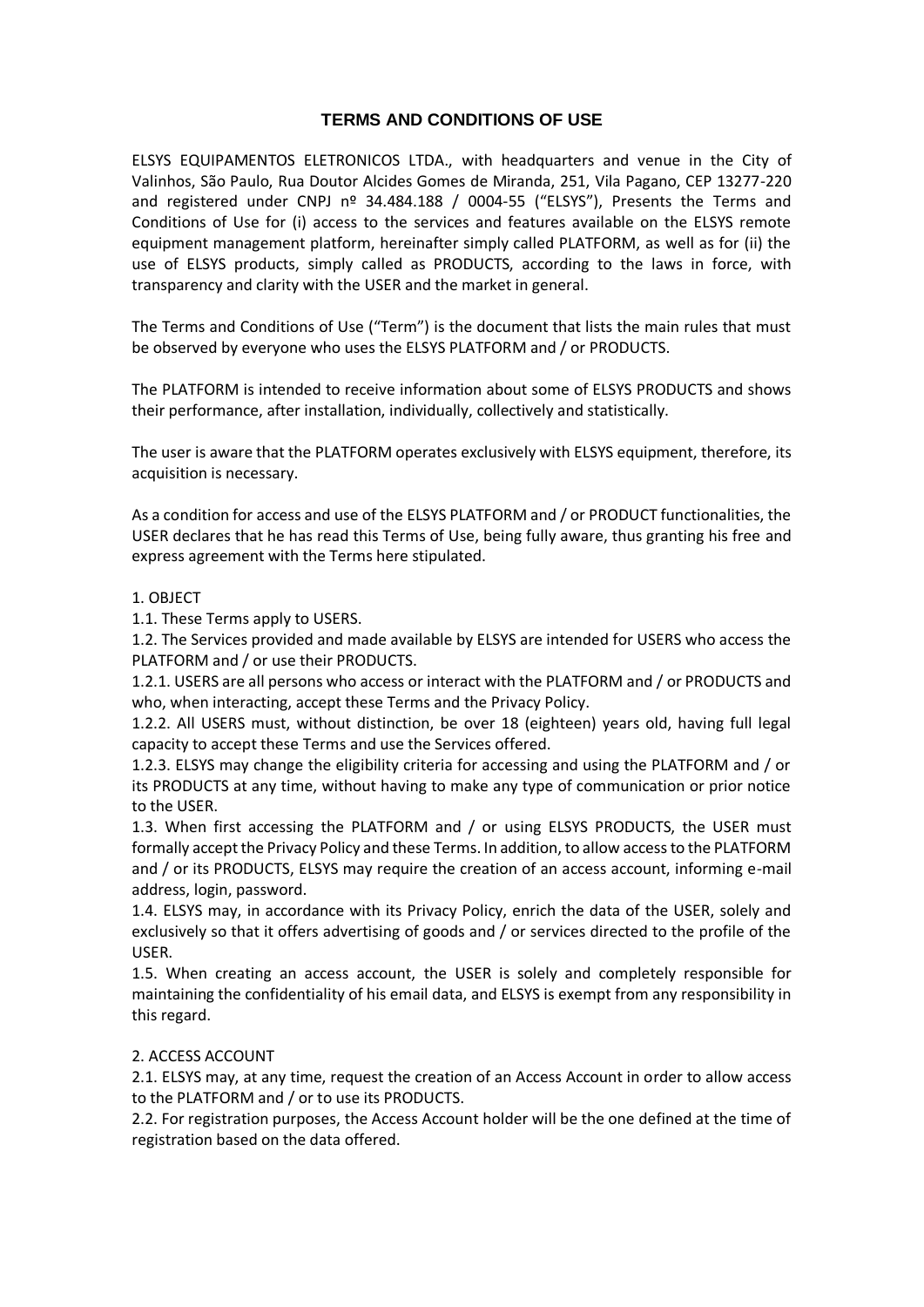2.3. It is the USER's full responsibility to fill in his / her registration data with true and accurate information, also assuming the commitment to update such data whenever changes occur in them. Such an update should always be done in the Elsys Receiver environment.

2.4. ELSYS reserves the right to request the USER to send additional information and possible copies of documents, aiming solely and exclusively to confirm the USER's identity and avoid the occurrence of any fraud, simulations, or other irregularities that may cause damage to ELSYS , third parties or other USERS.

2.5. The USER is aware that, when having his Access Account canceled or deactivated:

2.5.1. It will not be possible to access the PLATFORM and / or use the PRODUCTS, unless a new Access Account is created by the USER.

2.5.2. The collected data may be deleted or no longer valid, under the terms of the Privacy Policy. 2.6. ELSYS will under no circumstances be liable for any damage resulting from the cancellation and / or deactivation of the Access Account by the USER.

2.7. ELSYS has the power to refuse to grant, suspend or cancel the Access Account of any USER who uses it fraudulently, to violate or attempt to violate this Term, the Privacy Policy or any ELSYS legal document made available on the PLATFORM.

2.8. If ELSYS detects any Access Account created from false data, content or information, the USER's Access Account will be immediately and automatically canceled, so that he will no longer have access to any service or content on the PLATFORM and / or use of the PRODUCTS, not assisting the USER, for this reason, any indemnity, repair, compensation or refund.

2.9. In case the duplication of the Access Account is verified, ELSYS can permanently cancel all duplicate registrations, regardless of any prior notification.

2.10. The information requested in the creation of the Access Account are:

Name

CPF (ID)

Address (Street, neighborhood, city, state, zip code)

Name and surname (Platform Administrator)

Contact phone

Contact email

Serial number of the products that will be initially registered on the platform (Maximum of 5 numbers)

2.11. The USER may be asked whether he / she wishes to confirm his / her Access Account by email or by cell phone, in the latter case he / she must enter a cell phone number to receive an activation code by message.

2.12. All information provided by USERS is confidential and is subject to the terms of the Privacy Policy.

2.12.1. When entering their data in the registration to create the ELSYS account, the USER agrees, from now on, to send advertisements and targeted offers.

# 3. ELSYS OBLIGATIONS AND RESPONSIBILITIES

3.1. The PLATFORM and its functionalities are presented to the USER in the Beta version, being able to undergo improvements and updates, forcing ELSYS to:

3.1.1. Preserve its functionalities with unbroken links and using a layout that respects usability and navigability, whenever possible;

3.1.2. Display the functionalities and services in a clear, complete, precise and sufficient way so that there is an exact perception of the operations performed; and

3.1.3. Protect the data collected by all means, available and applicable techniques.

3.2. ELSYS will use its best efforts to maintain the availability of the PLATFORM and / or its PRODUCTS. However, there may be, occasionally, some temporary unavailability due to necessary maintenance or even due to force majeure, such as natural disasters, unforeseeable circumstances such as failures in the communication systems and access to the Internet or facts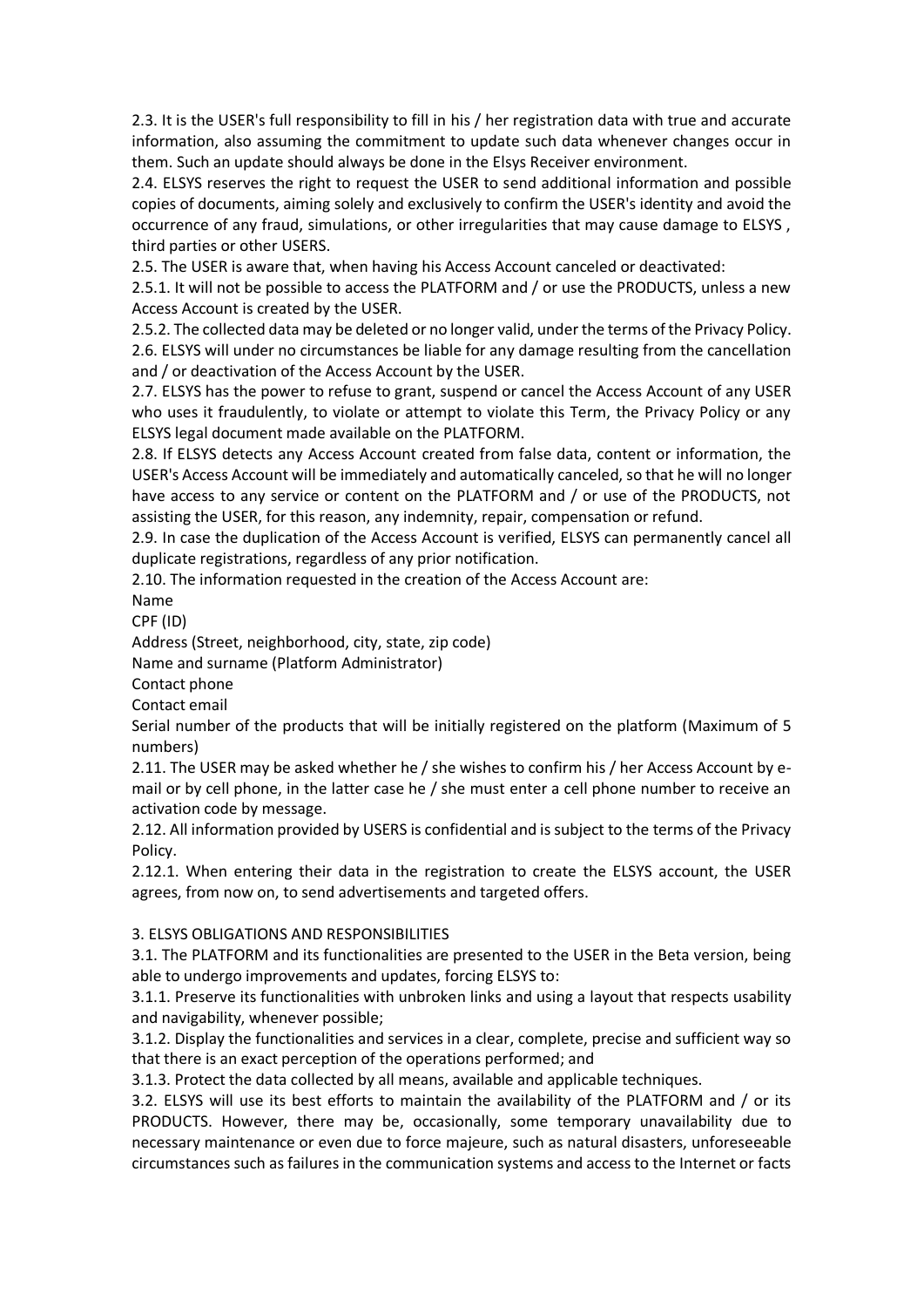of third parties that are outside their sphere of vigilance and responsibility, ELSYS not being responsible for any of these events, nor for their eventual unavailability.

3.2.1. If this occurs, ELSYS will do everything in its power to restore access as soon as possible, within the technical limitations of its services and third party services, on which ELSYS depends to be available.

3.2.2. Any maintenance procedures that result in the PLATFORM and / or its PRODUCTS not being available for long periods will be informed through its official communication channels.

3.3. ELSYS can also schedule shutdowns to carry out the maintenance, updating and configuration adjustments of the PLATFORM and / or its PRODUCTS, aiming at improving the quality of services provided to its USERS, making their best efforts so that the maintenance schedules do not coincide with business hours or peak access times.

3.3.1. However, if there is an emergency maintenance to be carried out, it may occur during business or peak hours, and without prior notice, and in these cases, ELSYS will not be held responsible for the unavailability for having justified justification for the maintenance to occur.

3.4. ELSYS will not be responsible, under any circumstances, for any losses and damages, including loss of profits, related to the suspension of access to the PLATFORM and / or use of its PRODUCTS. USERS do not have any right to demand the availability of services, nor can they claim indemnity or compensation for damages in case of unavailability of these, regardless of the motivation.

3.5. ELSYS may, at its sole discretion and without any obligation, at any time, in order to minimize risks of human error and / or misuse of the PLATFORM, temporarily making certain functions on the PLATFORM and / or its PRODUCTS unavailable until eventual non-conformities are readjusted.

3.6. ELSYS is not responsible for:

3.6.1. Due to failures in accessing the PLATFORM resulting from circumstances related to the unavailability of the Internet in general, power outages, digital or physical malfunction of any telecommunications network, interruptions or suspensions of connection and failures in the software and / or hardware used by the USERS;

3.6.2. For any problems, bugs, faults or improper functioning that occur in the USERS' devices and equipment and are the result of regular use;

3.6.3. For system errors that alter data or service information;

3.6.4. For any direct or indirect damage caused by third party events, such as hacker attacks, system, server or Internet connection failures, including malicious software actions such as viruses, Trojan horses and others that may, in some way , damage the equipment or the USERS connection due to access, use or navigation on the PLATFORM, as well as the transfer of data, files, images, texts, audios or videos contained therein;

3.6.5. For the information contained in the registrations made by the USERS, it being certain that the data contained in the registrations are the sole responsibility of the respective USERS, who will be solely responsible for the civil and criminal sanctions that may result from incorrect data; 3.6.6. For access by minors to the PLATFORM and / or use of their PRODUCTS, whose parental control must be performed by their legal representatives;

3.6.7. For any fraudulent electronic communications that collect personal data from its USERS (phishing);

3.6.8. For the improper use or improper access of the PLATFORM, as well as for any losses and damages suffered by the USER or third party as a result of fault and / or fraud, ELSYS is exempt from any burden or liability arising from demands related to such improper use.

3.7. ELSYS may, according to its business objectives, modify, temporarily suspend or discontinue the functionalities and / or services of the PLATFORM and / or its PRODUCTS, according to its exclusive convenience, whenever it deems necessary to offer the best services to the USERS.

3.7.1. ELSYS may, at any time, alter, adapt or remodel the content, layout, functionalities and / or tools related to the PLATFORM and / or its PRODUCTS.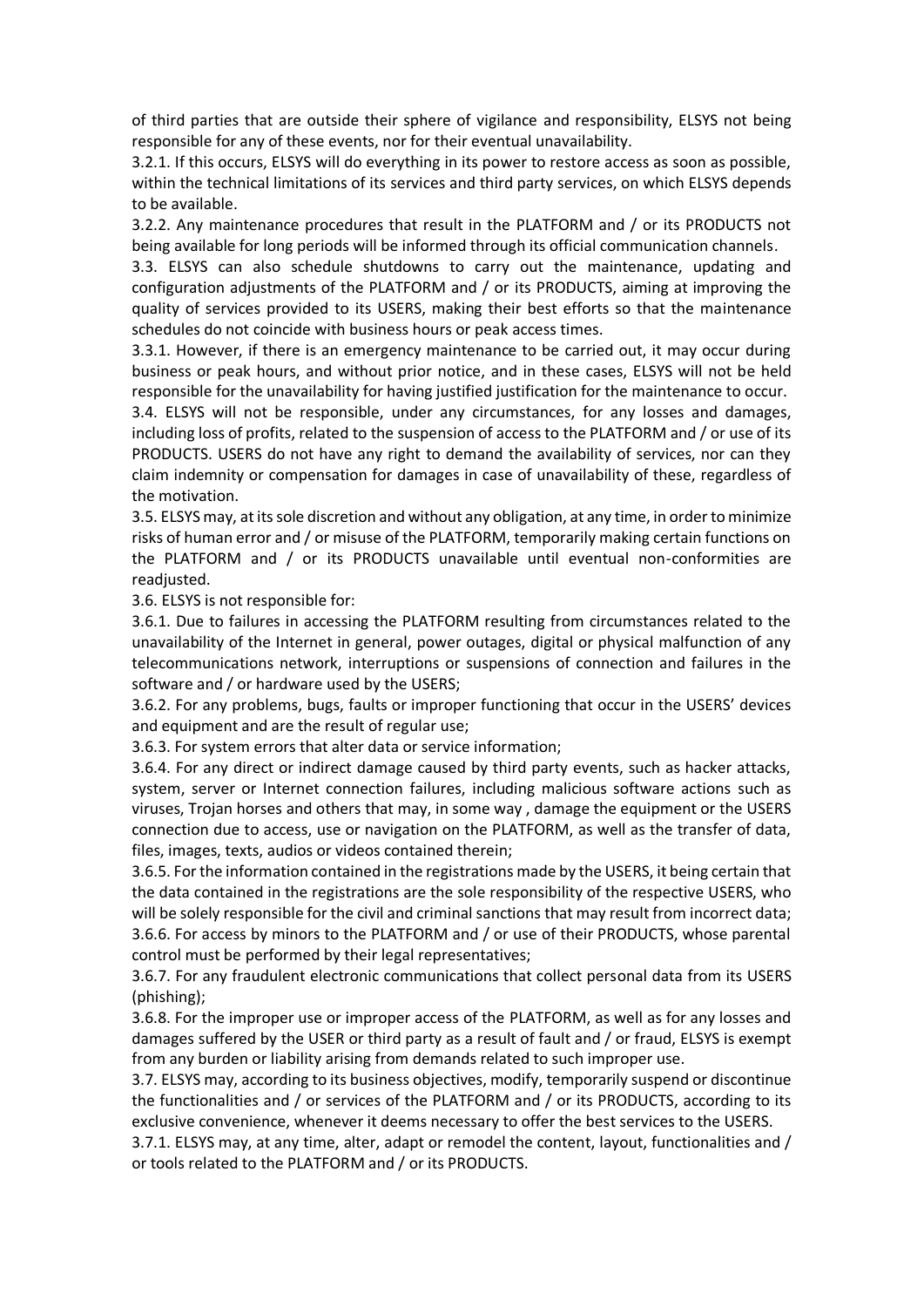3.8. ELSYS may restrict, limit or prevent, by any means or form, USERS' access to the PLATFORM, in its sole discretion, especially in the repeated cases of suspected fraud or any other actions that harm the nature of the operation.

3.8.1. ELSYS may, at any time and upon written notification, require additional documents that it deems necessary to verify the maintenance of the regularity of the USER.

4. OBLIGATIONS AND RESPONSIBILITIES OF THE USER

4.1. USERS are responsible for and undertake to:

4.1.1. Use the PLATFORM and / or PRODUCTS in a straight and ethical manner, respecting the conditions that govern their use and purpose.

4.1.2. Provide correct, complete and updated registration data, in addition to informing the contact channel able to be activated by ELSYS for the best performance of the services. If, at any time, it is found that false data is provided or not consistent with reality, ELSYS reserves the right to suspend or cancel your registration immediately, without prejudice to taking the measures it deems appropriate.

4.1.3. Have compatible devices and equipment, Internet connection service with antivirus and firewall enabled, and duly updated software.

4.1.4. Be responsible for the correct use and all activities performed under your Access Account, in particular, for the use of your login and validation, which are for your exclusive use and cannot be disclosed to third parties, under penalty of exclusion from the registration, in addition to having to compensate the damages that arise from this improper disclosure.

4.1.5. The USER is solely responsible for all activities associated with his Access Account. In case of loss or suspicion of misuse of your account, ELSYS must be immediately informed so that the appropriate measures can be taken.

4.1.6. The USER assumes, in this act, full responsibility for the access, as well as for the improper use in his Access Account by third parties. ELSYS access credentials must be treated as confidential and must not be shared. When validating your Access Account, through email or the code sent to the cell phone informed, the USER declares itself fully aware that he will be solely responsible for the operations carried out through his login.

4.1.7. Recognize that all access and operations carried out after its successful authentication are undoubtedly interpreted as your responsibility, including those derived from misuse or disclosure of this to third parties.

4.1.8. Leave your antispam systems, similar filters or message redirection settings adjusted so that they do not interfere with the receipt of ELSYS communications and materials, and no excuse is acceptable if you have not had access to any e-mail or electronic message due to mentioned resources.

4.1.9. Do not access the PLATFORM programming areas, its database or any other set of information that is part of the administration activity.

4.1.10. Do not perform or allow reverse engineering to take place, nor translate, decompile, copy, modify, reproduce, rent, sublicense, publish, disclose, transmit, lend, distribute or otherwise dispose of the PLATFORM tools and their functionalities.

4.1.11. Do not use spider software, or data mining, of any type or species, in addition to another here not typified, but that acts in an automated way, both to perform mass operations and for any other purposes.

4.1.12. Notify ELSYS immediately of any unauthorized access.

4.1.13. Do not maliciously exploit the security of the PLATFORM and / or the PRODUCTS for the practice of unlawful acts, prohibited by law and these Terms, harmful to the rights and interests of ELSYS and third parties, or which, in any way, may damage, disable, overload or deteriorate them.

4.1.14. Take sole responsibility for any damage caused by you to ELSYS or to third parties due to non-compliance with the obligations provided herein or the non-veracity of the information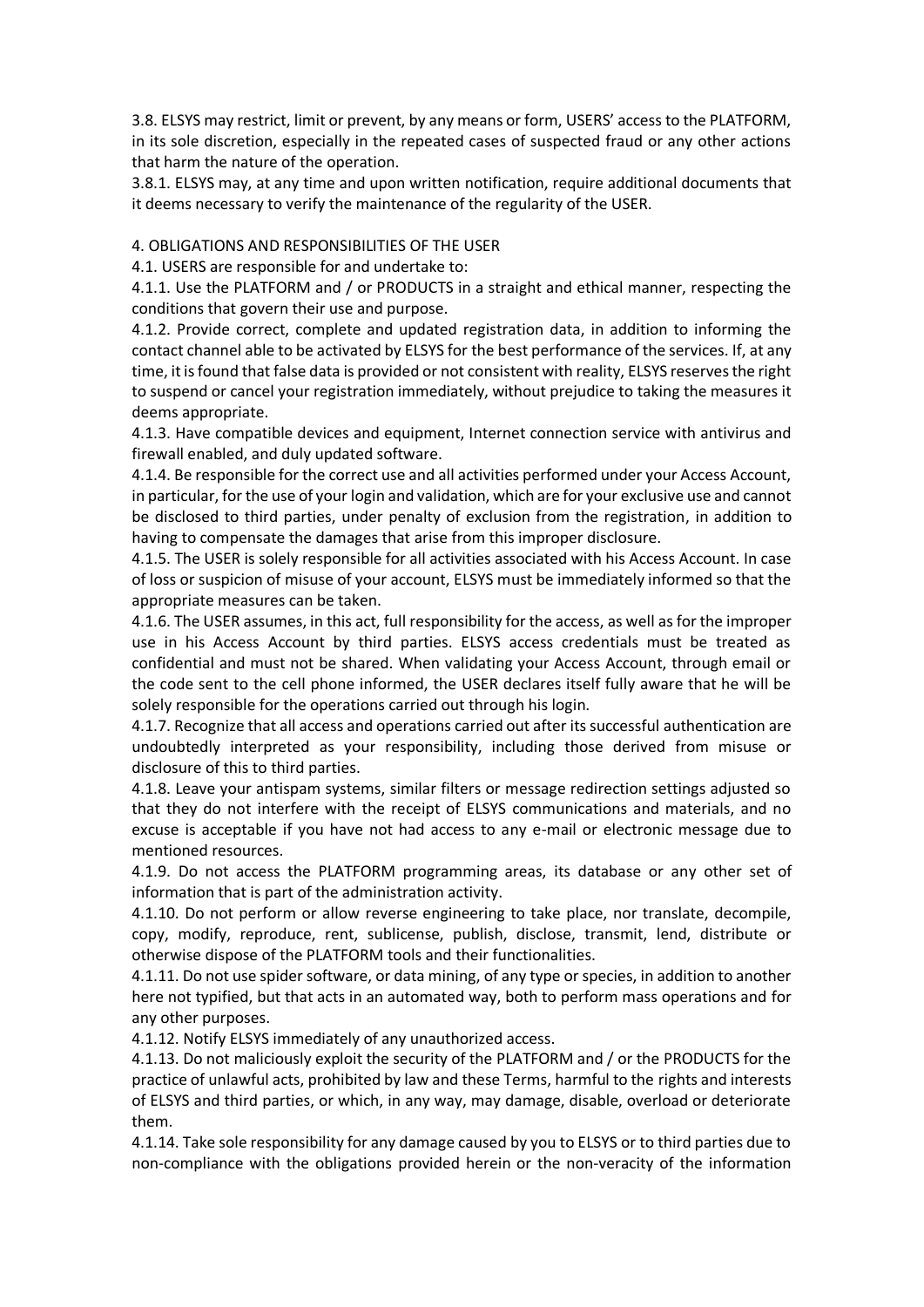provided, and there is no need to talk about subsidiarity of the obligation, nor in solidarity with ELSYS.

4.2. The USER is the only and total responsible for the information entered by him / her for the creation of the Access Account, being certain that he/ she will be the only responsible for the civil and criminal sanctions that eventually result from incorrect data.

4.3. The eventual removal, blocking or suspension of any content or functionality of the PLATFORM as a result of any complaint should always be understood as a demonstration of the intention to avoid damages and losses in good faith and the intention of amicable resolution of conflicts, never as recognition of guilt or any infringement by ELSYS to the right of a third party. 4.4. The USER is aware that failure to comply with any of the obligations set forth herein may result in the suspension of functionality or exclusion from his Access Account, as provided in this document.

4.5. The USER is aware that, whenever founded on evidence of an unlawful act or noncompliance with the rules of this Term, ELSYS reserves the right to block the registration, temporarily suspend or permanently cancel the access of the USER, at any time and at its own and exclusive criterion, without the need for prior notification and without prejudice to other measures deemed necessary and timely.

4.6. The USER recognizes as the property of ELSYS the database in which the data inserted and generated within the PLATFORM will be stored and processed.

#### 5. INTELLECTUAL PROPERTY

5.1. Subject to this Term, ELSYS grants the USER a limited, temporary, non-exclusive and nontransferable license to use the services of the PLATFORM only in what is strictly necessary for the fulfillment of the obligations and enjoyment of the rights set out in these Terms.

5.2. All rights relating to the PLATFORM and / or the PRODUCTS, as well as its functionalities, are the property of ELSYS, including with regard to all intellectual property rights related to its texts, images, graphics, brands, layouts, codes, databases and other content developed directly or indirectly by ELSYS ("Intellectual Property Rights"). Unauthorized use of any content or brands presented on the PLATFORM and / or its PRODUCTS is expressly prohibited.

5.3. Any use of the Intellectual Property Rights held by ELSYS can only be made with the prior and express authorization of ELSYS. The USER assumes all and any liability, of a civil and criminal nature, for the improper and unauthorized use of Intellectual Property Rights.

5.4. USERS must respect all intellectual property rights owned by ELSYS, such as all rights relating to third parties who may or have been, in some way, available on the PLATFORM. Likewise, USERS will only be able to reproduce brands and layout (feels-like) of the environments, provided they are duly authorized by ELSYS.

5.5. The commercial use of the expression "ELSYS", "ELSYS CLOUD", "ELSYS EDGE" or even words that resemble these, but with different spelling, such as brands, business names or domain names, in addition to the contents of the PLATFORM screens , as well as computer programs, databases, networks and their files, are the property of ELSYS and are protected by international intellectual property protection laws and treaties, including, but not limited to, Federal Laws 9,609 / 98, 9,610 / 98, 9,279 / 96 and 10,406 / 2002.

5.6. By accessing the PLATFORM and / or using the PRODUCTS, USERS declare that they will respect all intellectual property rights of ELSYS, including, but not limited to, computer programs, copyrights and industrial property rights over trademarks, patents , domain names, company name and industrial designs, deposited or registered in the name of ELSYS, as well as all rights related to third parties that may be, or were, in some way, available on the PLATFORM. 5.7. Access or use of the content and services of the PLATFORM as well as of the PRODUCTS does not give USERS any rights to the use of names, titles, words, phrases, brands, patents, domain names, corporate name, images, illustrations, data and information , among others, that are or were available.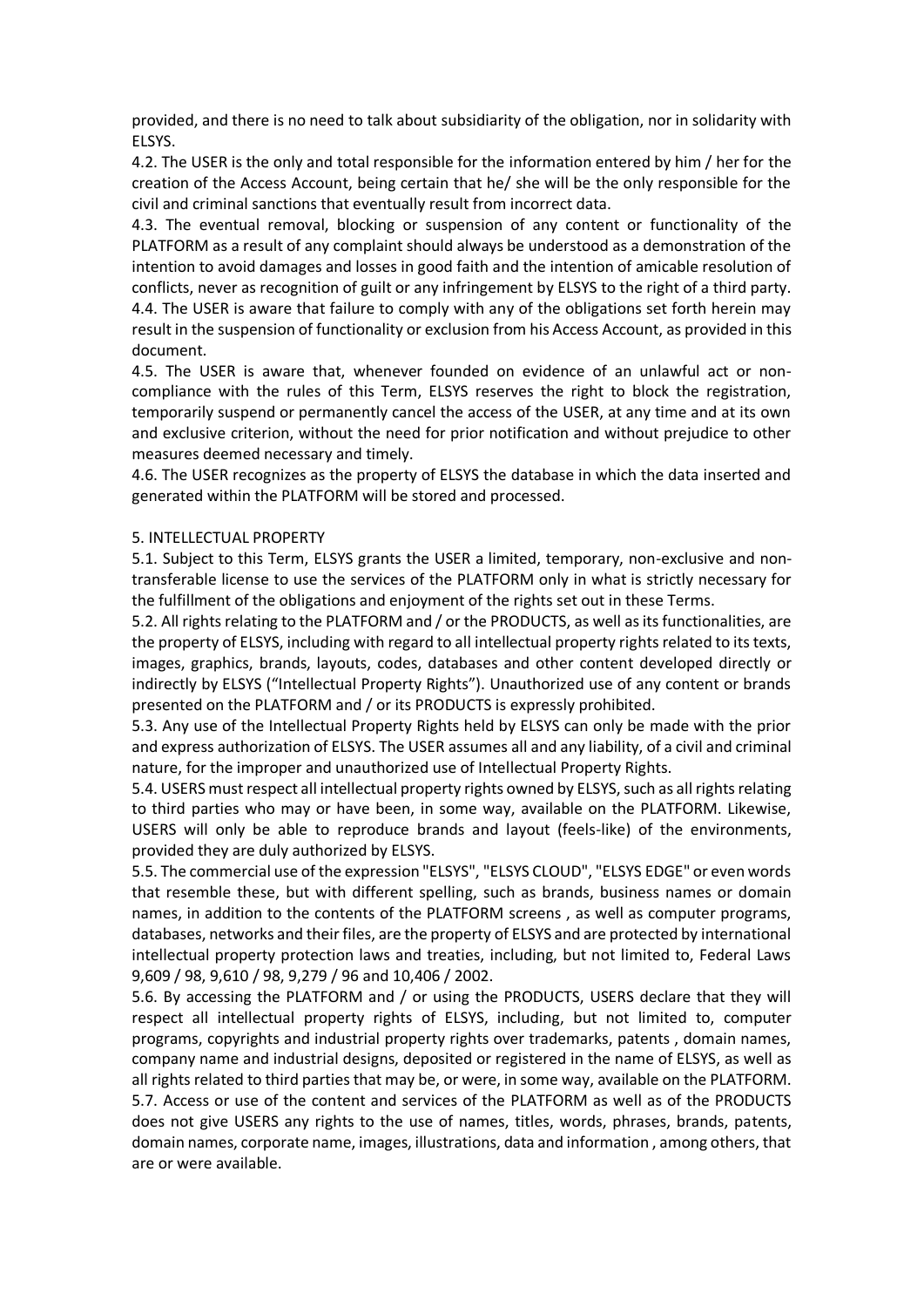5.8. It is forbidden to use the PLATFORM and / or the PRODUCTS for any purposes that contradict this Term and the Privacy Policy, as well as the total or partial reproduction, distribution and dissemination of the texts, figures and graphics that compose it, without prior and express authorization from ELSYS.

5.9. USERS assume all and any liability, of a civil and / or criminal nature, for the misuse of information, texts, graphics, trademarks, patents, domain names, works, images, logos, in short, of any and all intellectual property rights existing on the PLATFORM or owned by ELSYS.

## 6. DATA PROTECTION

6.1. ELSYS has its own document, called Privacy Policy, which regulates the treatment of data collected on the PLATFORM, being an integral and inseparable part of these Terms and can be accessed through the links:

[https://www.elsys.com.br/institucional/termo-de-uso-e-condicoes/termo-de-sistemas-de](https://www.elsys.com.br/institucional/termo-de-uso-e-condicoes/termo-de-sistemas-de-gestao-remota-produtos-e-aplicativos)[gestao-remota-produtos-e-aplicativos](https://www.elsys.com.br/institucional/termo-de-uso-e-condicoes/termo-de-sistemas-de-gestao-remota-produtos-e-aplicativos)

[https://www.elsys.com.br/institucional/politica-de-privacidade/politica-de-sistemas-de](https://www.elsys.com.br/institucional/politica-de-privacidade/politica-de-sistemas-de-gestao-remota-produtos-e-aplicativos)[gestao-remota-produtos-e-aplicativos](https://www.elsys.com.br/institucional/politica-de-privacidade/politica-de-sistemas-de-gestao-remota-produtos-e-aplicativos)

6.2. If any provision of the Privacy Policy conflicts with any other part of this document, the one described in the most specific rule shall prevail.

### 7. SERVICE

7.1. Any questions or requests related to these Terms may be sent to ELSYS through the e-mail [sac@elsys.com.br.](mailto:sac@elsys.com.br)

7.2. For the purpose of serving USERS, ELSYS will provide assistance, by calling (19) 2101-0500, always on working days (as defined in Item 9 - Glossary, respecting business hours).

### 8. GENERAL PROVISIONS

8.1. This Term may be changed, at any time and at the sole discretion of ELSYS, in order to reflect the adjustments made to the PLATFORM and / or its PRODUCTS and aiming at improving the functionalities and the provision of Services to the USERS.

8.2. These Terms are subject to constant improvement. Thus, ELSYS reserves the right to modify them at any time, according to its purpose or convenience, such as for the adequacy and legal compliance of a provision of law or rule that has equivalent legal force, it being up to the USERS to check it whenever use the PLATFORM.

8.3. In the event of an update to this document that limits or suppresses any USER rights, ELSYS will notify you using the tools available on the PLATFORM.

8.4. When navigating on the PLATFORM and using its functionalities, the USER agrees to be guided by the present Term that is in force on the date of its access. Therefore, the USER must keep updated.

8.5. The tolerance of any noncompliance with any provision in this document will not constitute a renewal of the obligations stipulated herein, nor will it prevent or inhibit their enforceability at any time.

8.6. In the event that any provision of this document is deemed inapplicable or without effect, the remainder of the document remains in force, without the need for legal action to declare such an assertion.

8.7. This Term does not create any other type of link between USERS, and ELSYS, including, without limitation, partnership, joint venture, mandate, representation, partnership, consortium, association, formation of an economic group, employment or similar. ELSYS will remain an independent and autonomous entity.

8.8. The tolerance of any noncompliance with any provision in this document will not constitute a renewal of the obligations stipulated herein, nor will it prevent or inhibit their enforceability at any time.